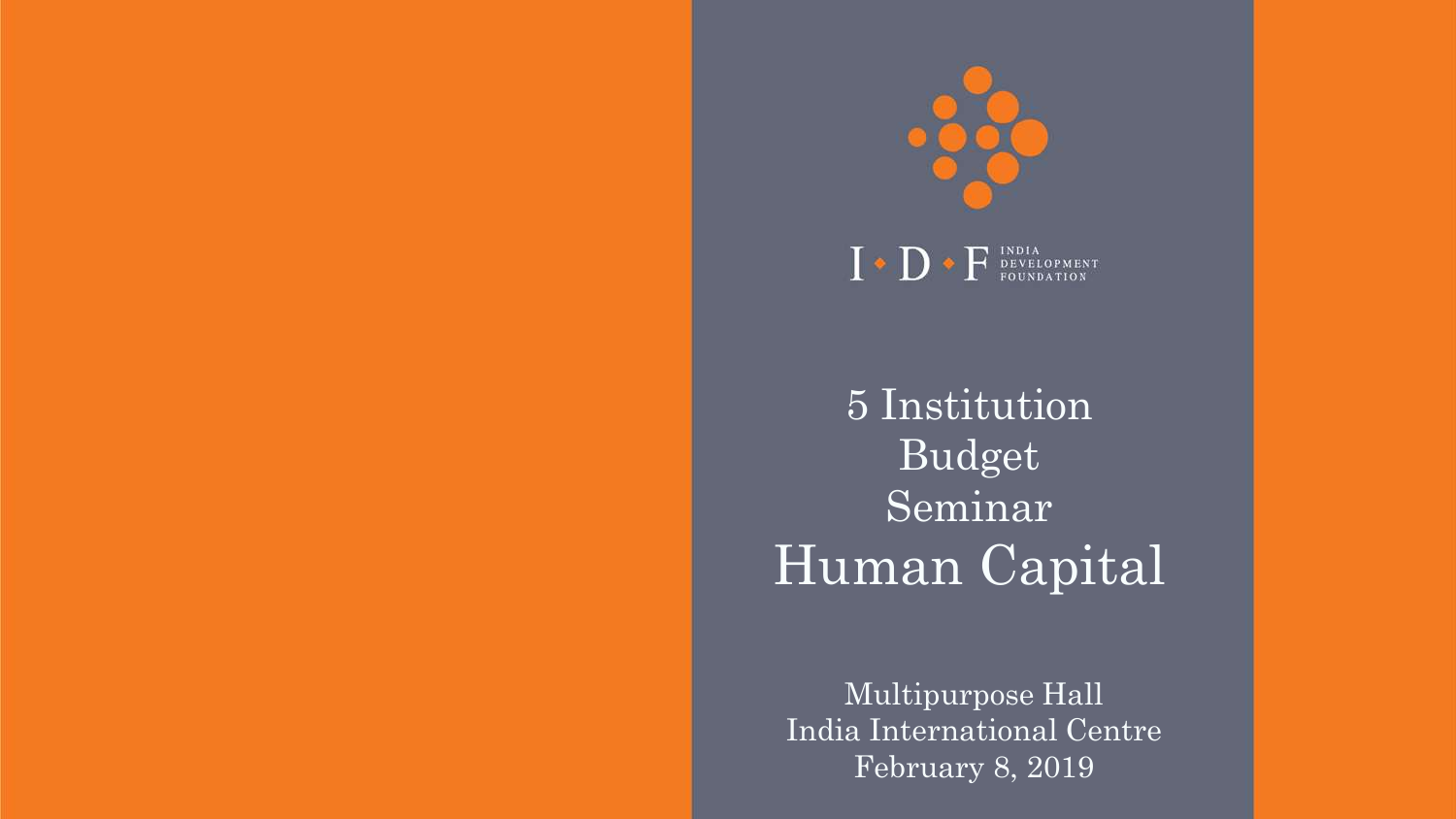

## India needs 'Human capital' investment

"I am mindful of presenting this budget in the backdrop of two cross-cutting developments:

- a. Proliferation of technologies, specially analytics, machine learning, robotics, bio-informatics and Artificial Intelligence; and
- b. The number of people in the productive age group i.e. 15-65 years in India, being at its highest"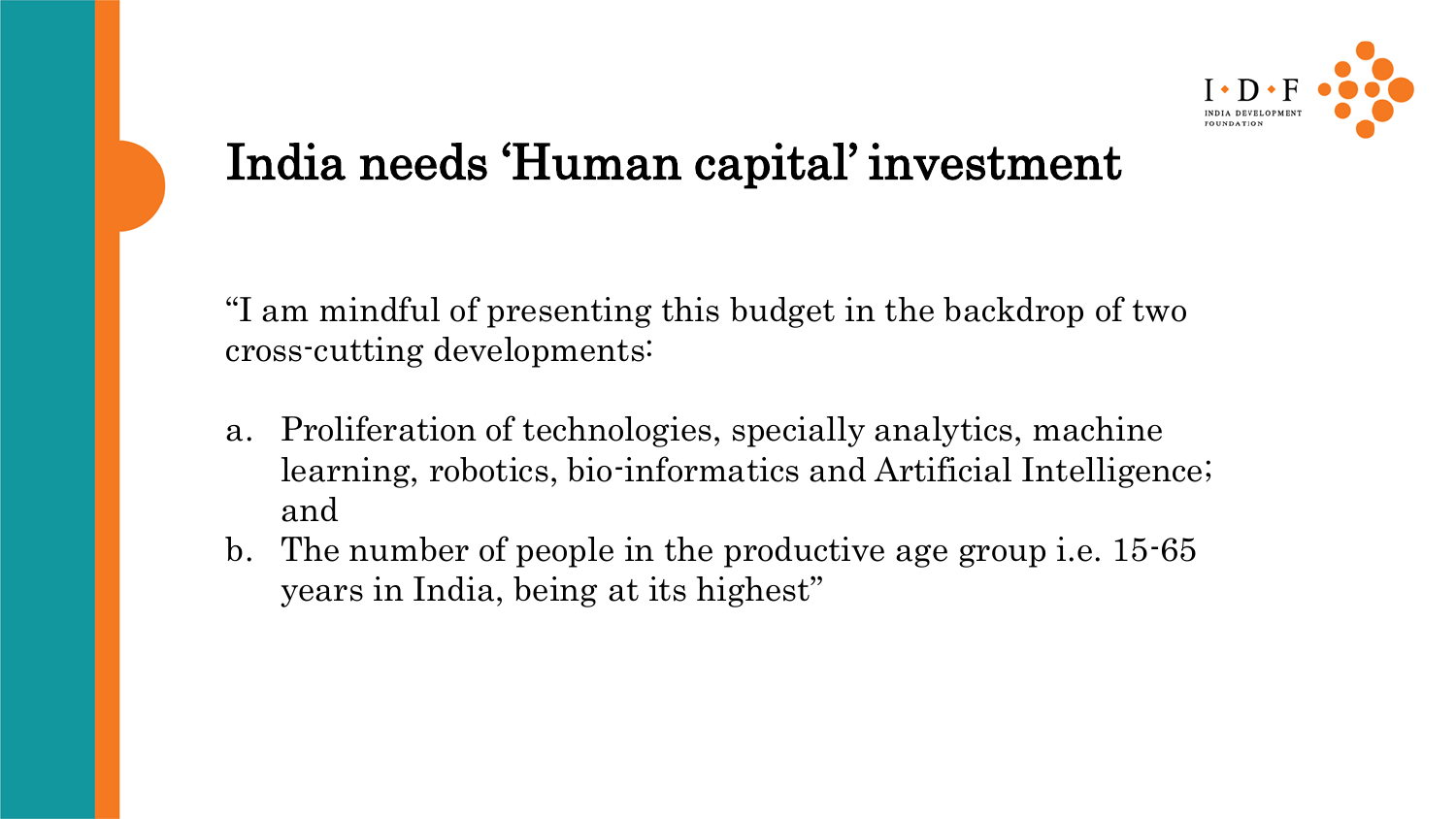

### Budget announcements 1/3

- Viability Gap Funding window for setting up hospitals in the PPP mode
	- Using proceeds from taxes on medical devices (approximately 2000 crore)
- Jan Aushadhi Kendra scheme in all districts by 2024
- Preventive health care through Swacch Bharat Mission and Jal Jeevan Misssion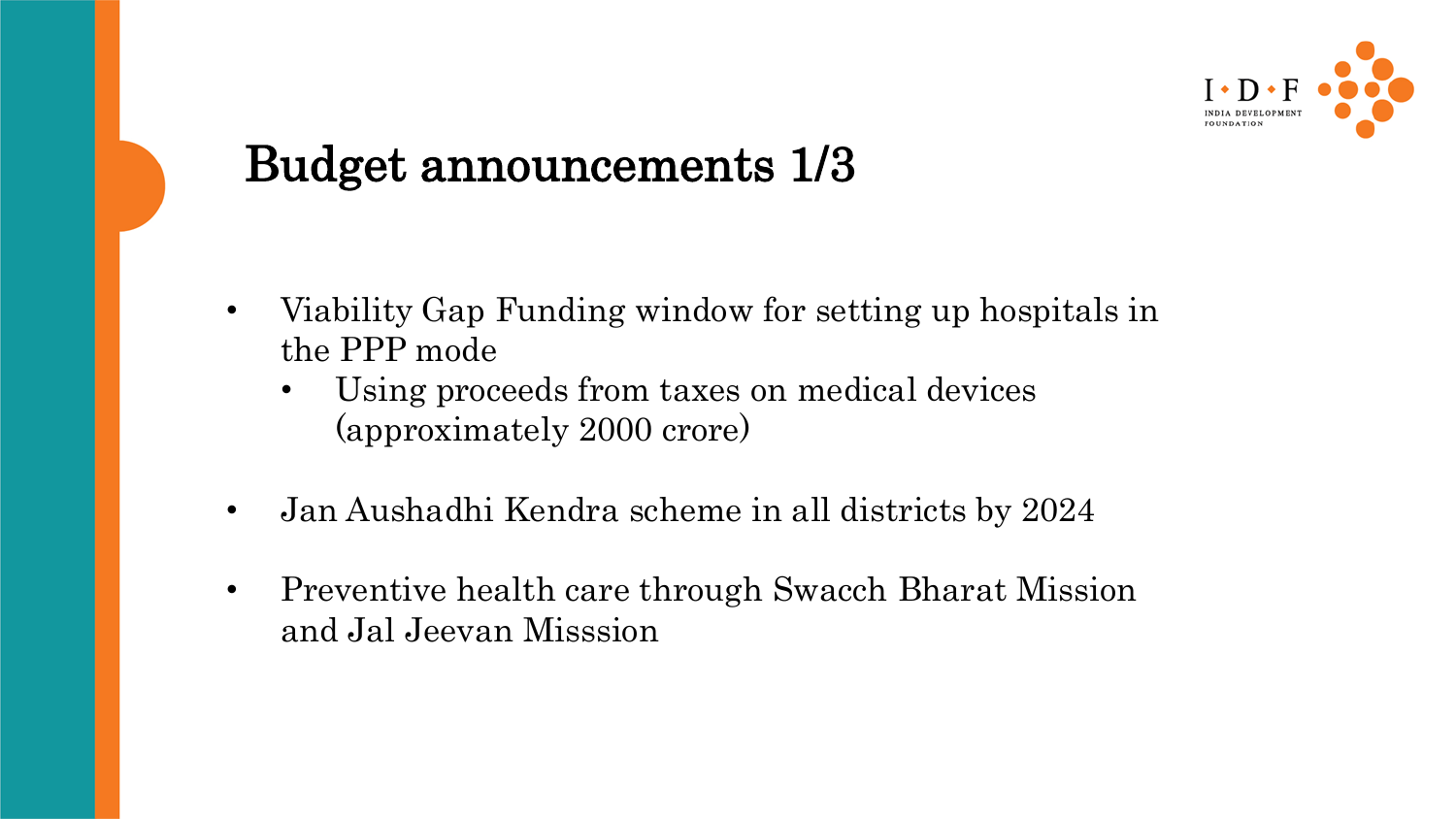

### Budget announcements 2/3

- External commercial borrowings and FDI in education (For profit education?)
- Apprenticeship embedded degree/diploma courses for students in 'general' stream (Two-thirds of higher education is in the 'general' stream)
- Internships for engineers in ULBs (Is managing a city a job only for engineers?)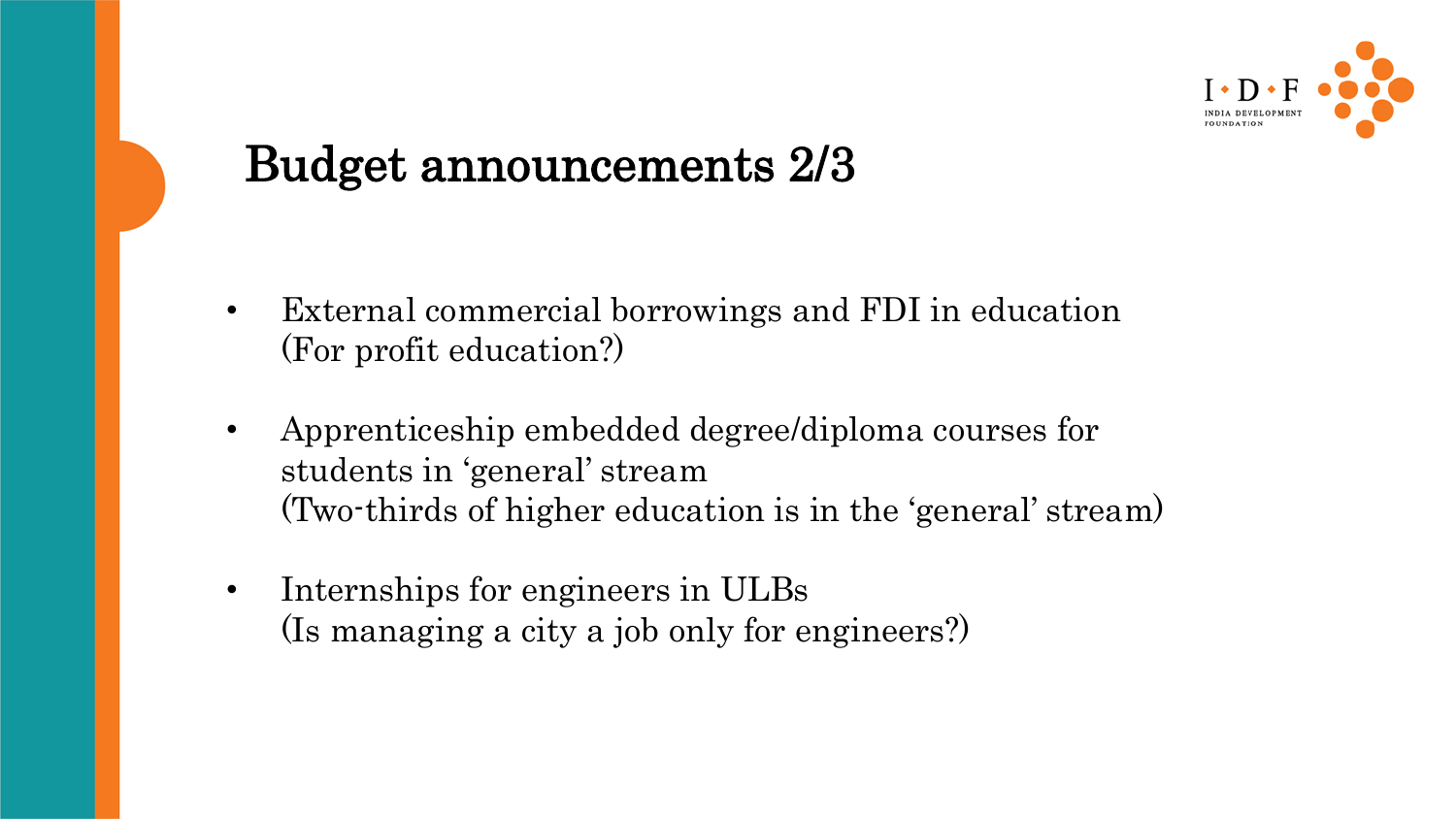

#### Budget announcements 3/3

"38. There is a shortage of qualified medical doctors, both general practitioners as well as specialists. In order to meet this requirement;"

"39. There exists a huge demand for teachers, nurses, para-medical staff and caregivers abroad …"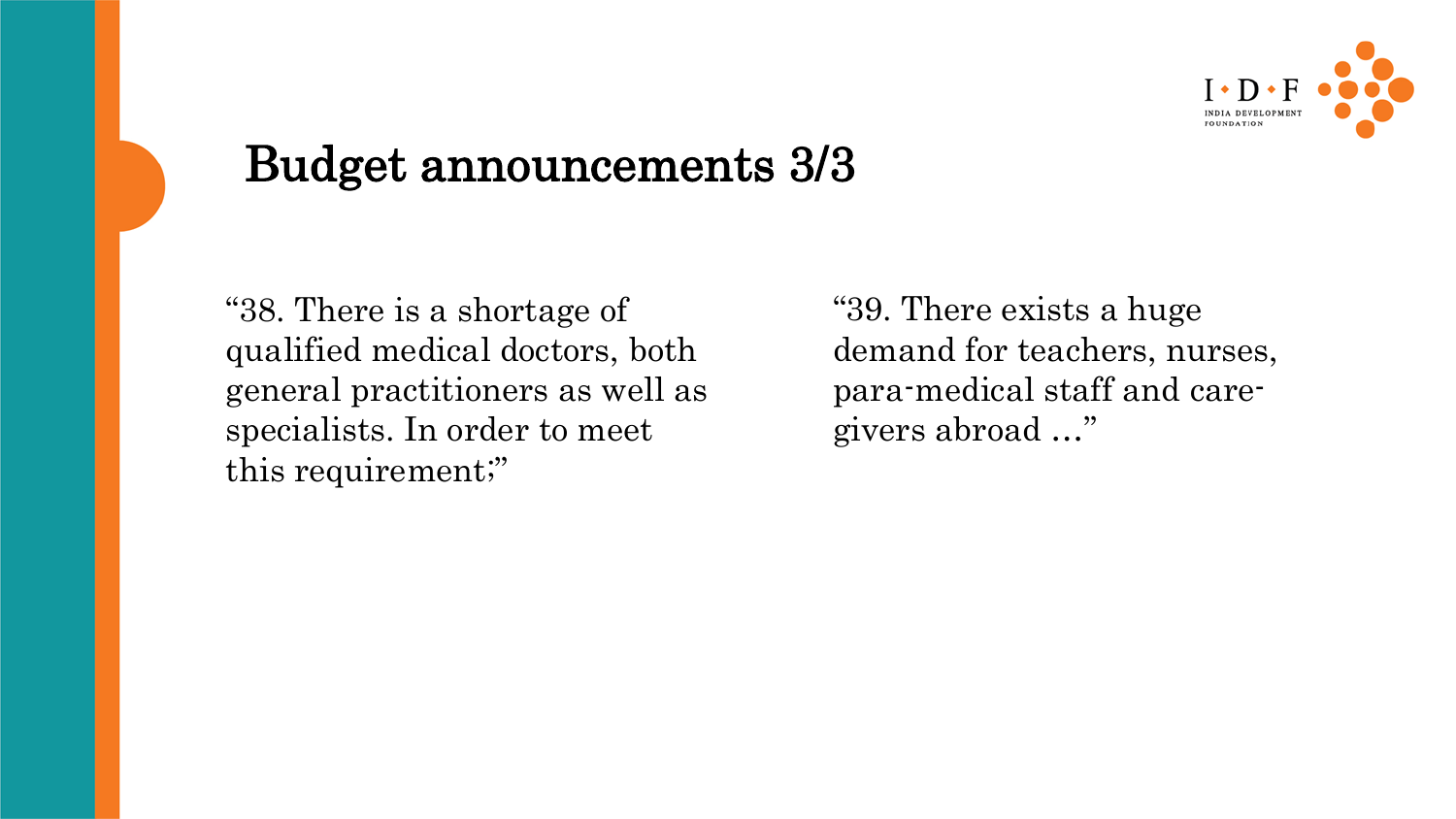

#### 2015-16 2016-17 2017-18 2018-19 2019-20 RE 2020-21 BE <sup>72016</sup> 80345 <sup>99312</sup> <sup>39005</sup> 54477 <sup>67484</sup>

#### Education and health expenditure

Education **Health**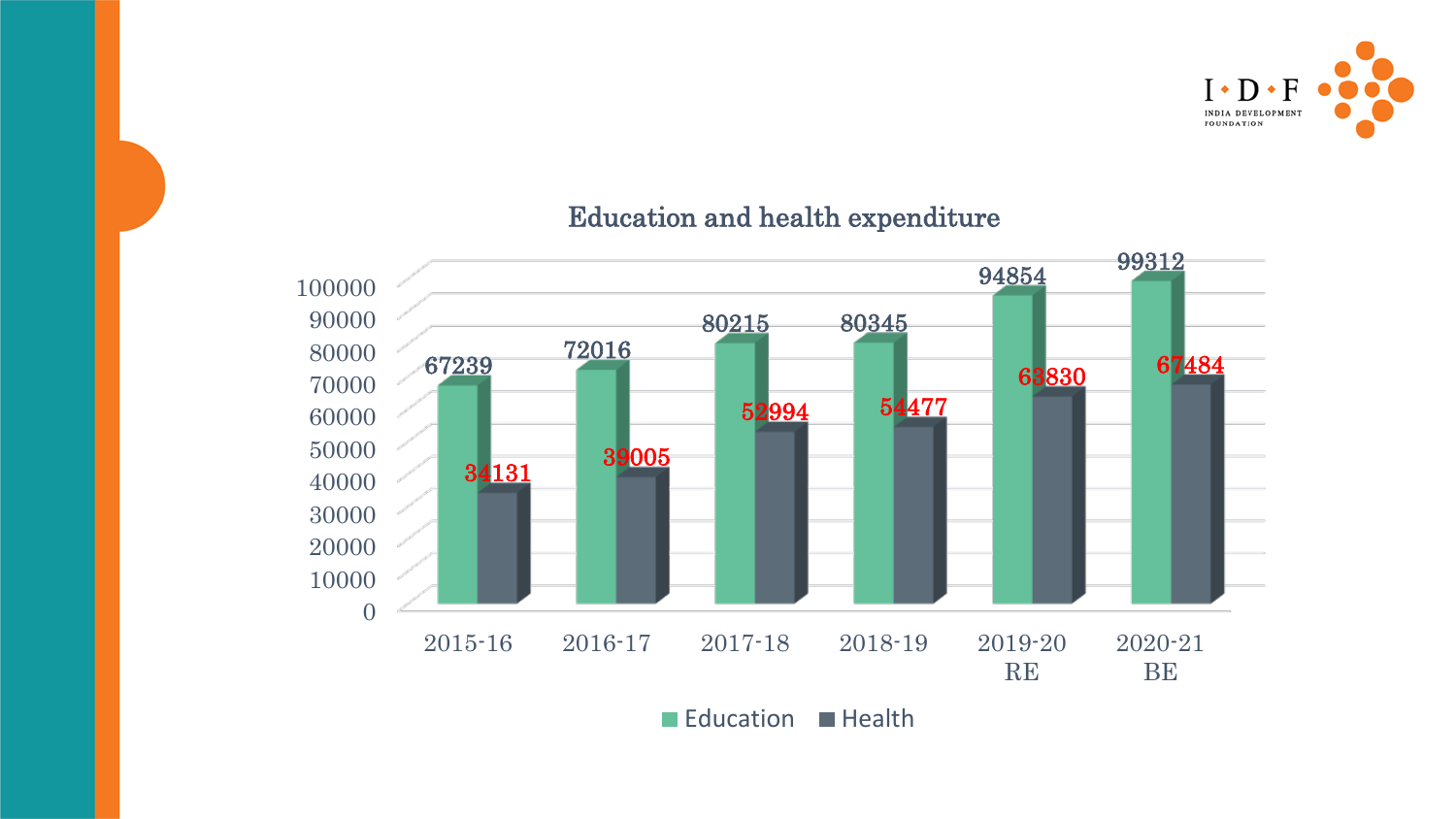

## Growth in 'human capital' investment

Health CAGR since  $2015 - 16 = 12\%$ 

Average inflation  $= 4.5\%$ 

Population growth rate  $= 1\%$ 

Per-capita real growth in health expenditure  $= 6.5\%$ 

Education CAGR since  $2015 - 16 = 6.7\%$ 

Average inflation  $= 4.5\%$ 

Population growth rate  $= 0\%$ 

Per-capita real growth in education expenditure = 2.2%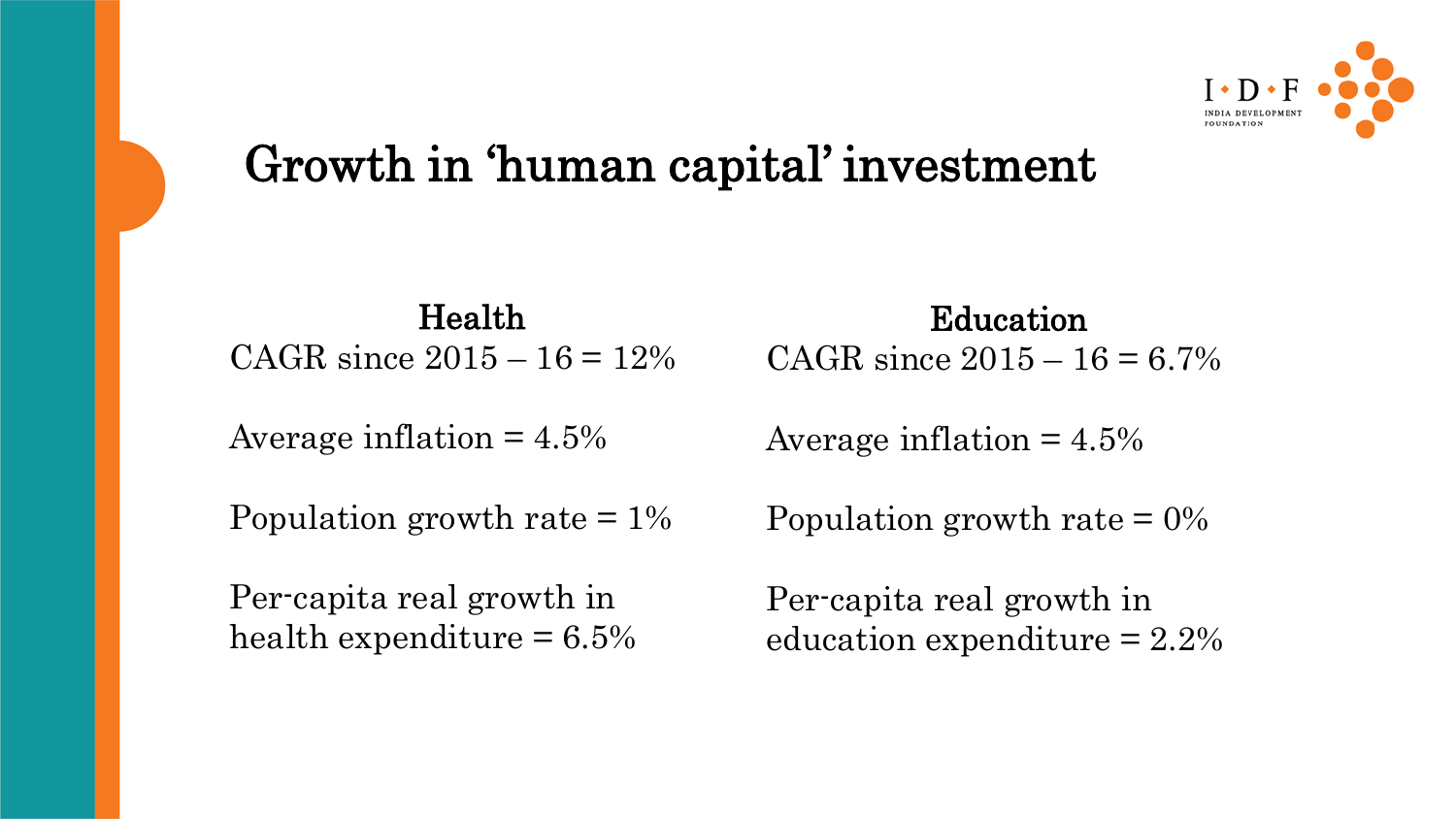



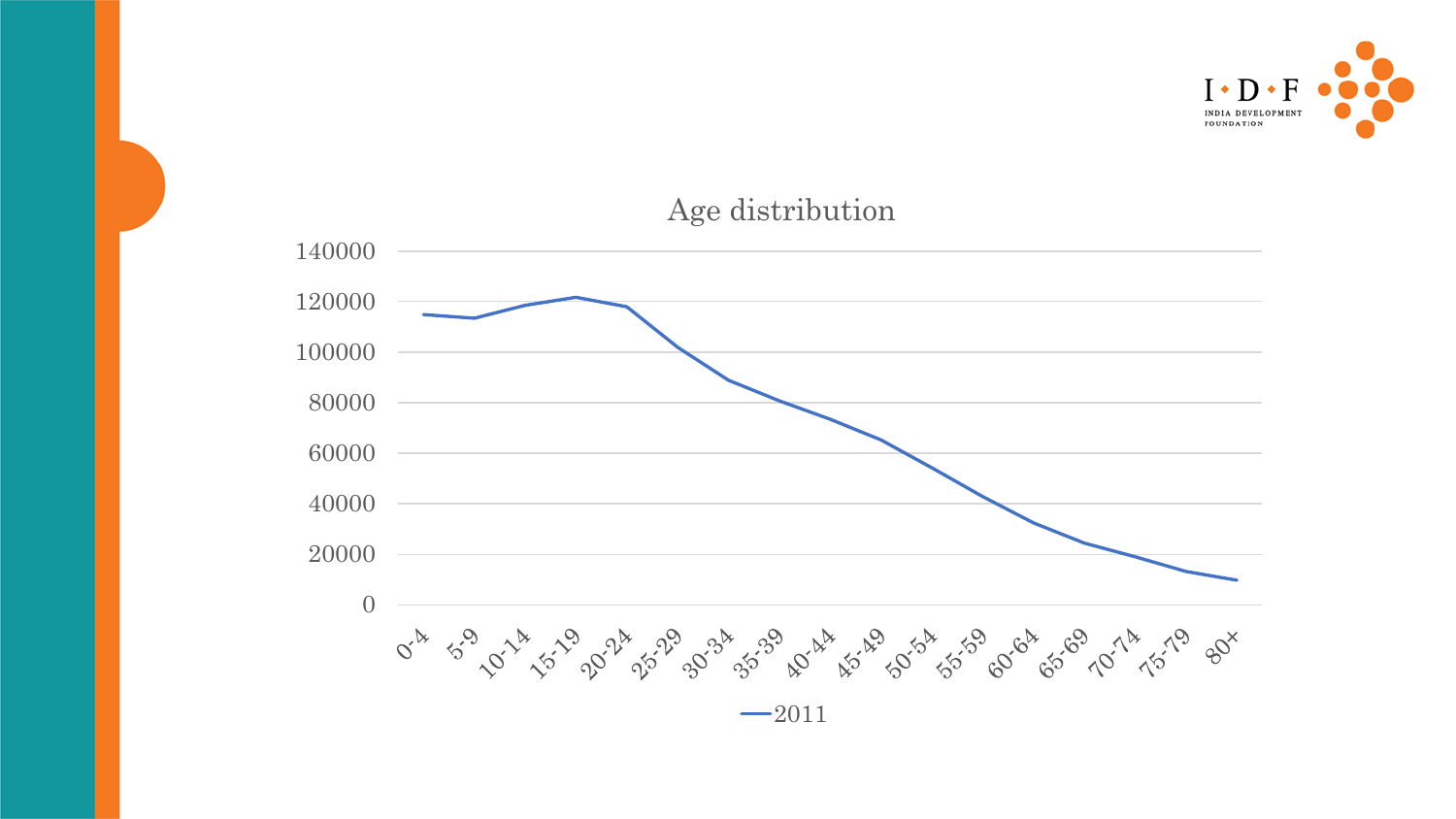



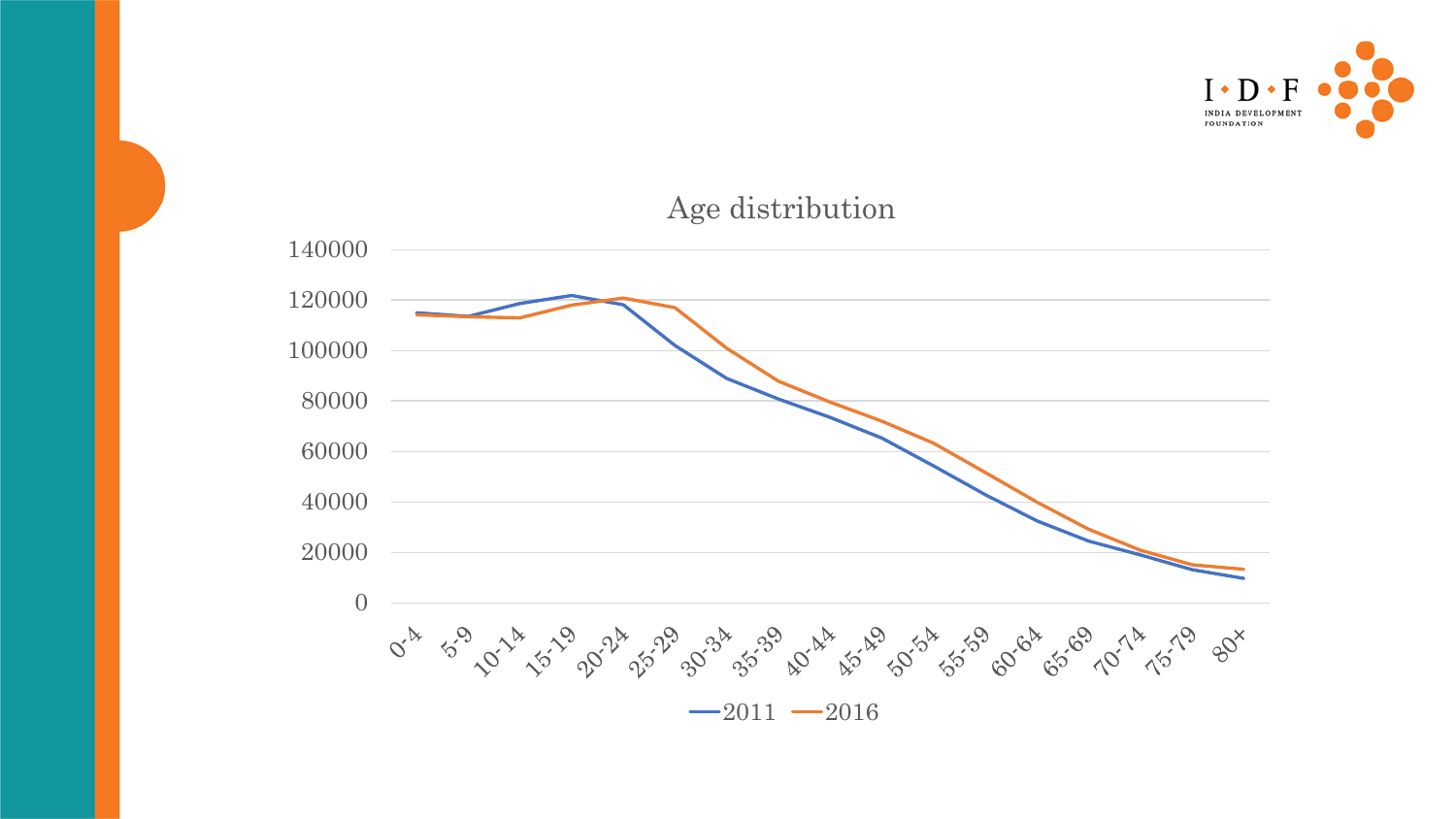

Age distribution

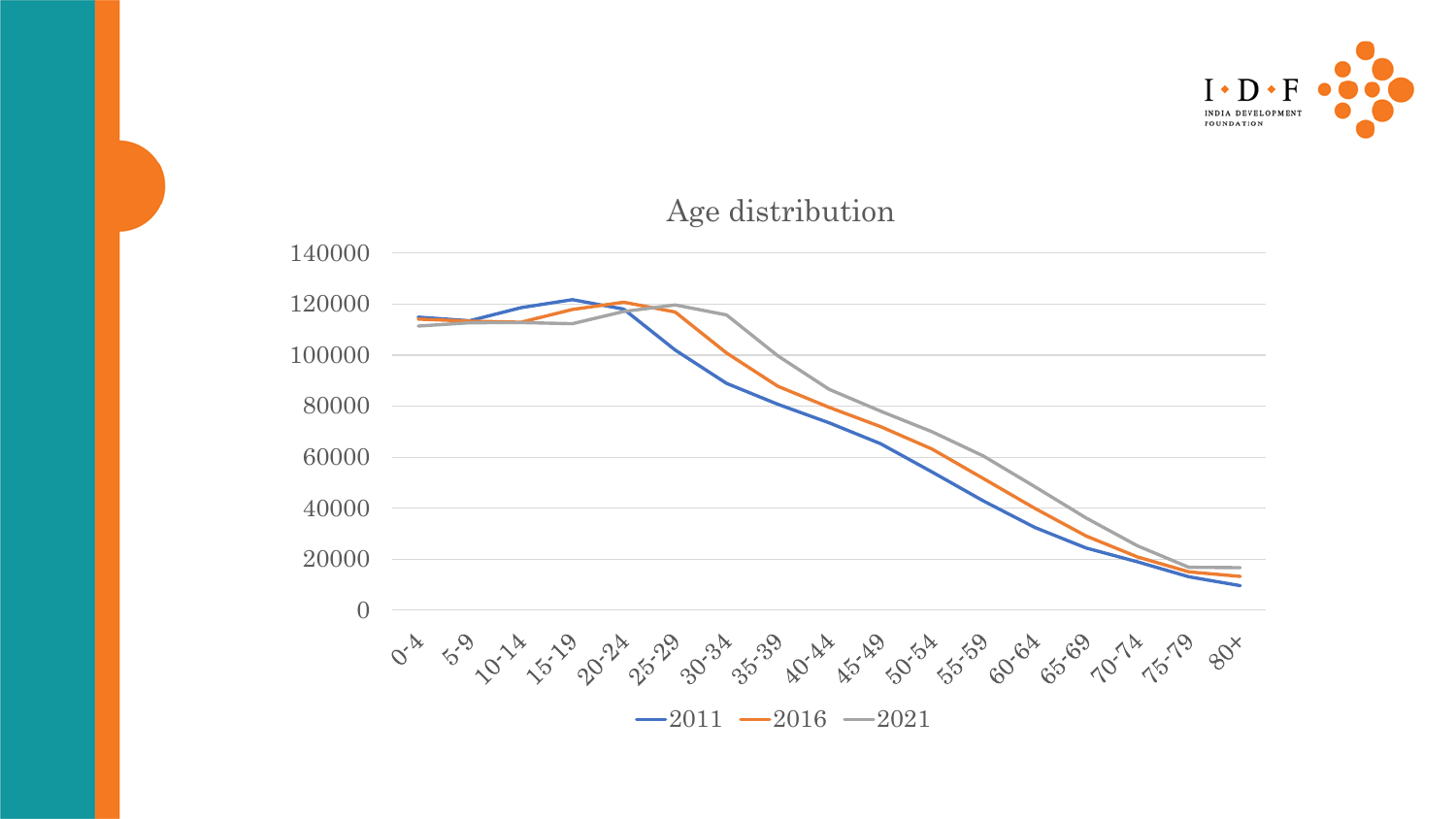

#### Age distribution

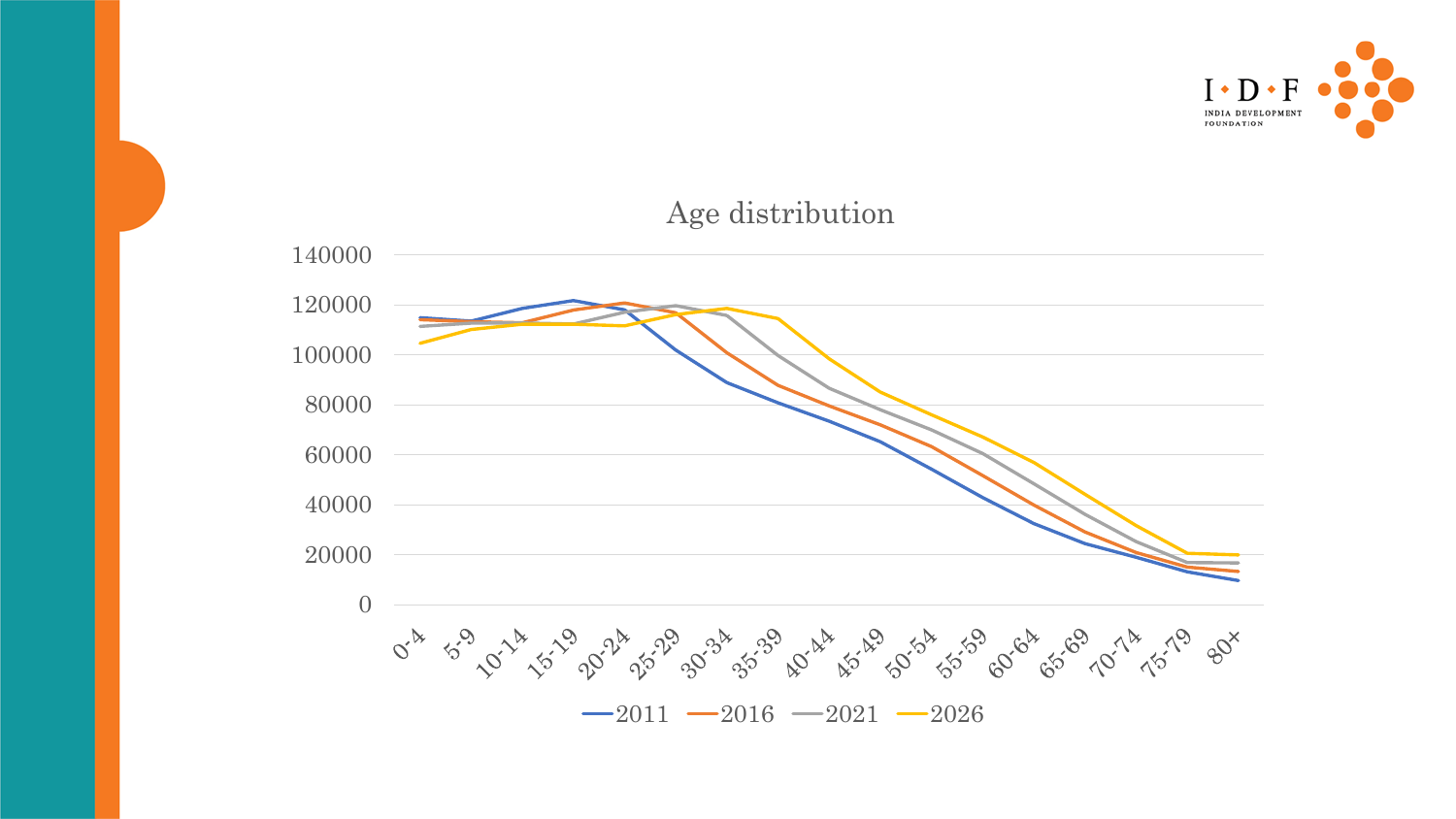

### But we don't have money?

- The allocated monies need to be spent efficiently
- Not only would this improve education but also increase demand
- How? Large number of teacher vacancies. So…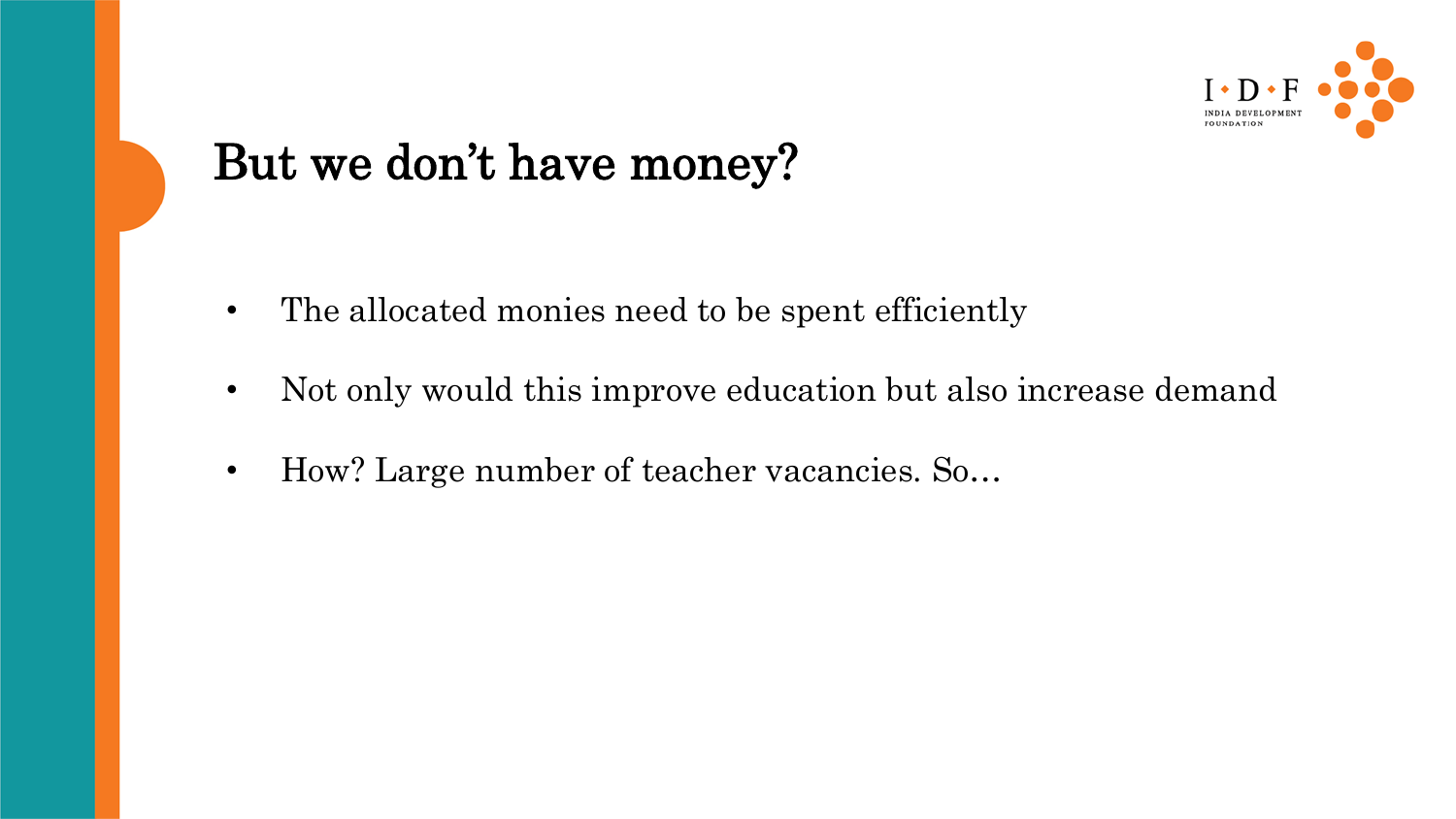

#### Hire teachers!

#### $66$  #100DaysofMHRD

Around 1 Lakh vacant teacher posts have been identified (14000 from Central Government and about 84000 from State Government). Of these, about 14000 posts are notified. Communication with State Governments is underway.#MODIfied100 #100Dayshttps://t.co/BwnEg9fVbR pic.twitter.com/dCJeHapEqx - Ministry of HRD (@HRDMinistry) September 23, 2019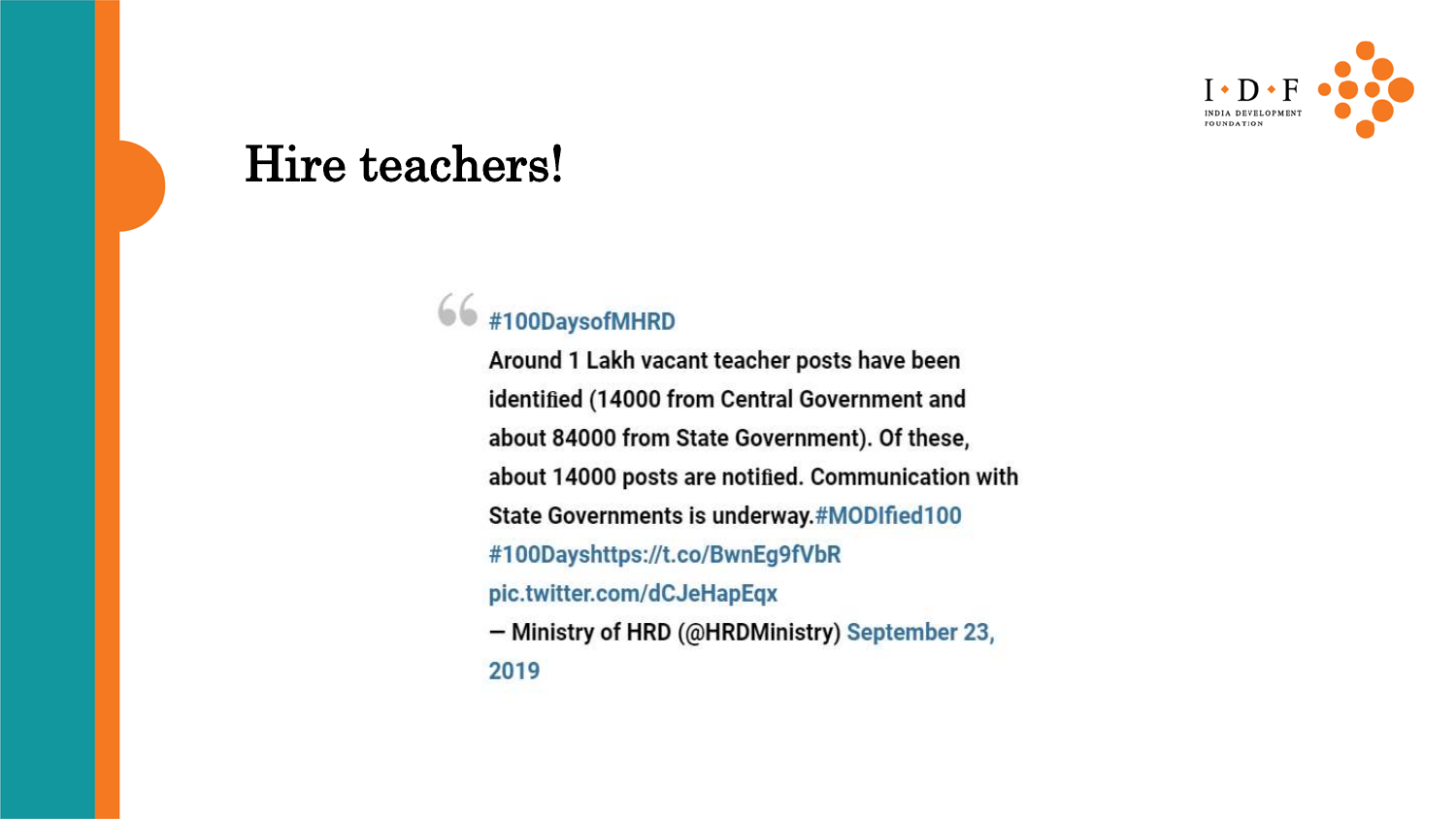

#### Where are we?

- Untrained, badly educated, very large young population (have we missed the boat with some?)
- High levels of unemployment and underemployment
- Agriculture is losing jobs
- Are we and will we be able to create enough productive jobs?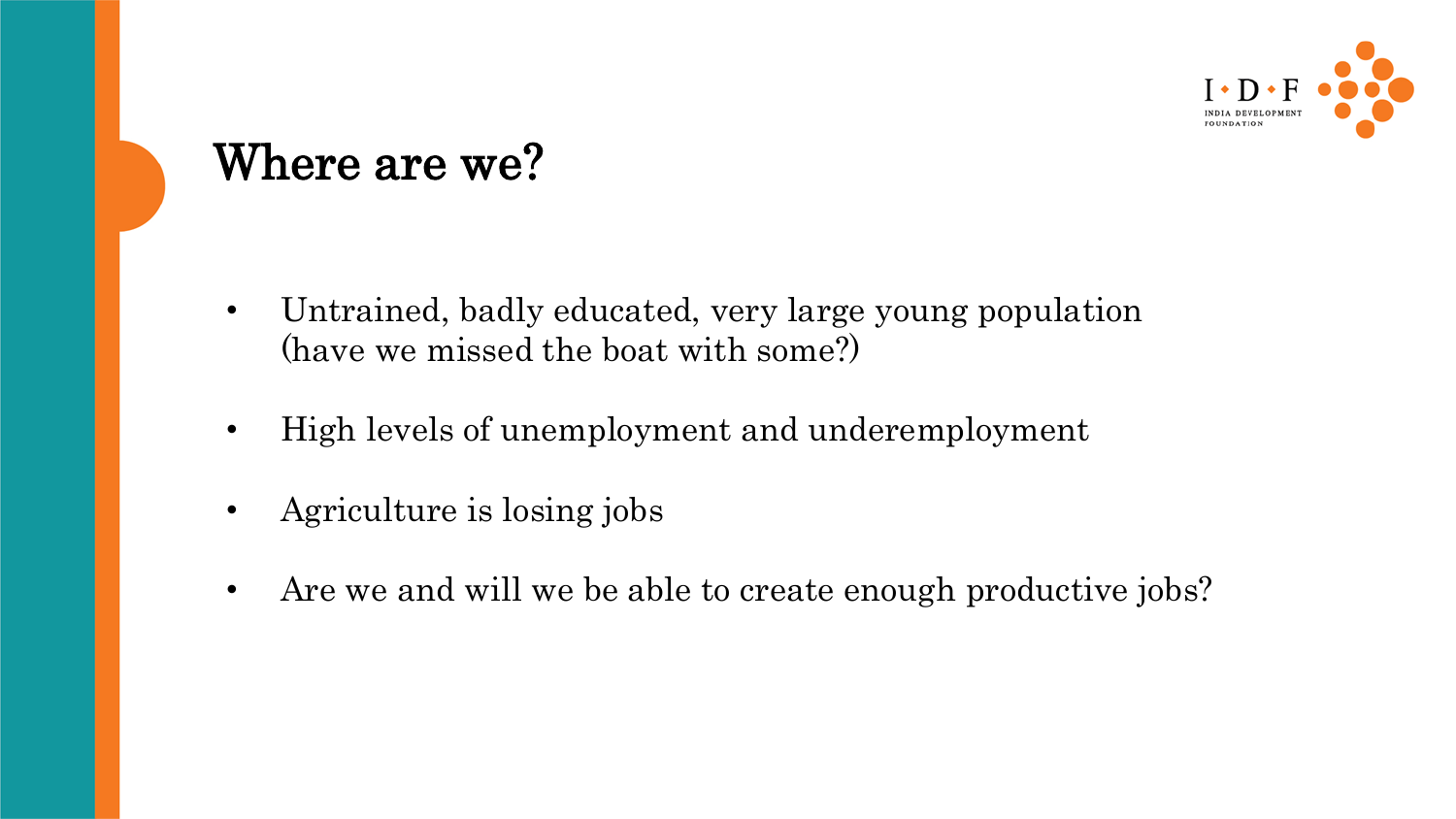

#### Where we need to be

- Currently per worker productivity is \$5000
- It needs to be around \$7900 (for 5 trillion economy)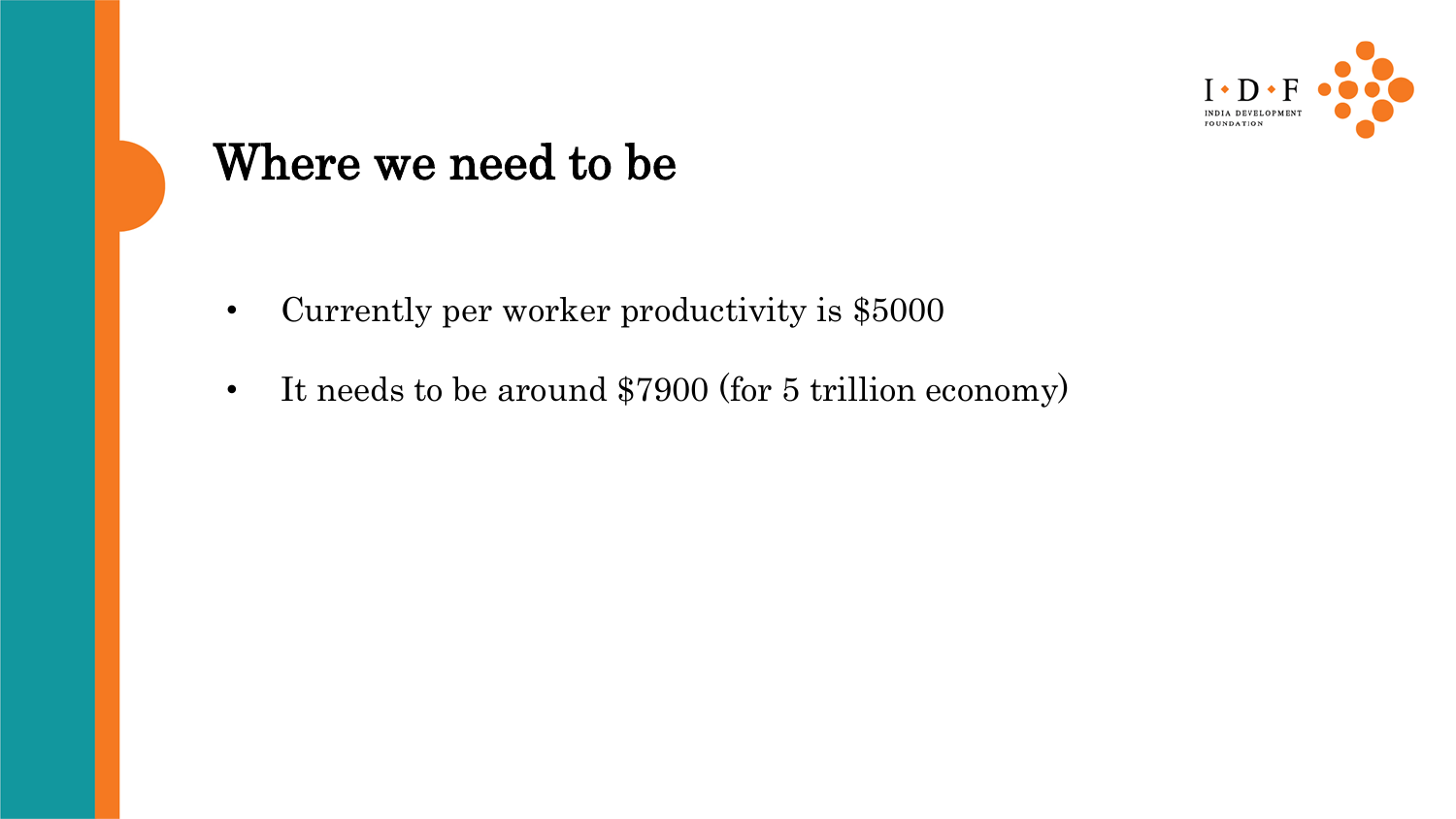

#### Should we worry?